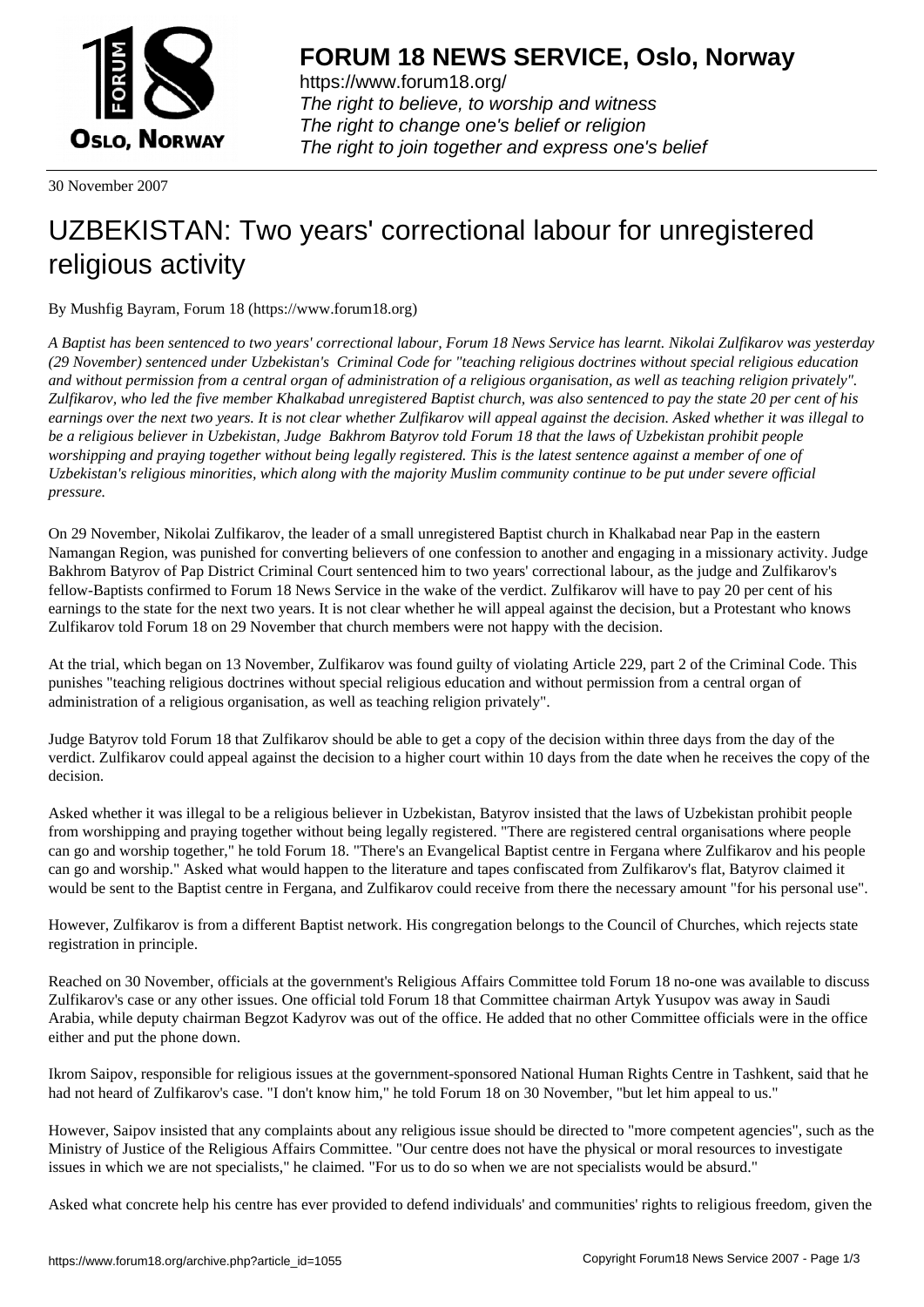competent government agencies."

The latest official pressure on the Khalkabad congregation – which has just five adult members – began in the summer. On 28 July the chairman of Khalkabad town council Y. Dadajanov filed a complaint to the Pap regional Internal Affairs Department, which stated "the residents of Khalkabad Nikolai Zulfikarov and Odil Solijanov were engaged in the territory of Khalkabad town in drawing citizens to the 'Baptist' movement, distributed illegal literature, as well as turned the flat No 3 in the house No 4 to a church, filled it with various literature, openly recruited citizens to this movement, which might lead to discord among the Muslim population".

The local police raided Zulfikarov's flat successively during Sunday worship on 29 July and 5 August and seized religious literature and audiotapes (see F18News 12 November 2007 http://www.forum18.org/Archive.php?article\_id=1046).

Elsewhere, Termez City Court in southern Uzbekistan close to the border with Afghanistan has fined members of the Surkhandarya Protestant church from Jarkurgan and Termez for possessing more Christian literature than allowed, a local Protestant told Forum 18 on 13 November. On 11 October Azamat Rajapov and Vitaly Suvorov were each fined 50 times the minimum monthly wage. The minimum monthly salary in Uzbekistan from 1 August 2007, as decreed by the President, is 15,525 Soms (66 Norwegian Kroner, 8 Euros or 12 US Dollars). Others - including Yupiter Li, Mansur and Dmitri Inyushev, Azamat Kurbanov and Laziz Umarov - were each fined five times the minimum monthly wage.

Protestants told Forum 18 that despite several requests, most recently on 9 November, the court would not give a copy of the decision to those fined. Forum 18 was told on 20 November that the Jarkurgan church members still did not have the copy of the decision and had not been compelled to pay the fines.

The most recent trouble for the Surkhandarya Church began after officers raided a birthday party for church member Suvorov and his friend Mansur Inyushev at Suvorov's house in Jarkurgan, 40 kms (25 miles) from Termez, on 11 September. Many of the 17 people present were subsequently interrogated. Many were threatened merely for having copies of religious literature. Some were beaten and called "traitors", while one was threatened by a policeman with a knife (see F18News 4 October 2007 http://www.forum18.org/Archive.php?article\_id=1029).

In another court case on 23 November - instigated by the Tashkent city Department of Justice - the Tashkent city Civil Court made a collegial decision under Judge I. Bayeva to strip the Grace Presbyterian Church of Tashkent of its registration. According to Uzbekistan's harsh Religion Law – and in defiance of the country's international human rights obligations – unregistered religious activity of any sort is illegal.

The latest move is part of a long-running official campaign to close down the Church (see F18News 12 November 2007 http://www.forum18.org/Archive.php?article\_id=1046).

The Grace Church had faced a separate court case on 15 November at the Tashkent city Economic Court. The board of appeals of the Economic Court decided to cancel the results of the auction held on 28 April 1999 whereby the Grace Church had acquired their church building. The court case, which was chaired by Judge Shotmarov, declared the contract of sale and the Grace church's right to the property invalid. Grace Church members told Forum 18 on 30 November that they intend to appeal against both decisions on their registration and their property to higher courts.

The Grace Church can continue to hold services at the same building until the bailiffs officially arrive, though the bailiffs could be sent at any time. As soon as the announcement is made that the bailiffs are to arrive, the church will officially be banned as an organisation and lose the building.

Church members complained to Forum 18 that in none of the court hearings were church members given a chance to speak in their defense. "The court procedures were not held in a proper manner," church members complained, "and they were just collected there to be announced the court decisions."

Meanwhile, Protestants who preferred not to be identified told Forum 18 that Andrei Kosulitsky, pastor of the registered Baptist church in Samarkand [Samarqand], has had some success in challenging a fine imposed on him on 28 June to punish him for his religious activity. He was fined 62,100 Soms (266 Norwegian Kroner, 33 Euros or 48 US Dollars) by Samarkand City Criminal Court after being found guilty of "violating the law on religious organisations" under Article 240 of the Code of Administrative Offences. The court also ruled that 53 Christian books and 42 booklets should be confiscated.

Kosulitsky appealed against the fine, but on 2 August the regional Appeal Court for Criminal Cases rejected his appeal. However, in a move that local Protestants told Forum 18 was encouraging, on 26 November the Supervisory Court of Samarkand Region overturned the 2 August ruling as "illegal". Kosulitsky's appeal has now been returned to the Appeal Court for new consideration.

A number of Protestants have been fined in recent months to punish them for their peaceful religious activity, including a group of